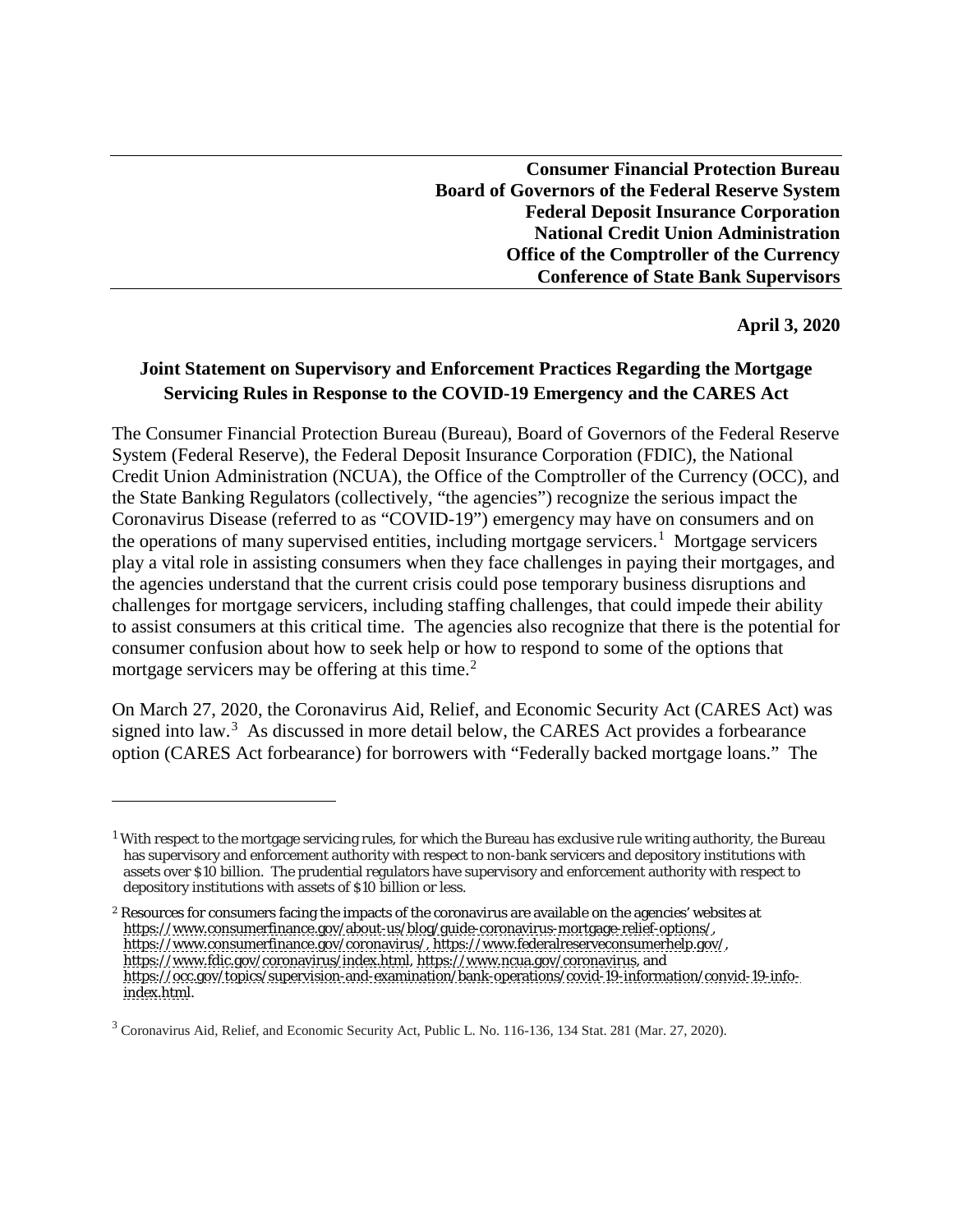agencies understand that over the coming weeks, mortgage servicers will offer short-term payment forbearance options, like the CARES Act forbearance, or short-term repayment plans (collectively "short-term options") to borrowers facing hardships related to the COVID-19 emergency.

To ensure that servicers have the capacity to offer these valuable programs and continue their work to assist struggling consumers without further straining their operational capacity or potentially confusing consumers in these programs, the agencies are issuing this joint statement (Joint Statement) to inform servicers of the agencies' flexible supervisory and enforcement approach during this emergency regarding certain consumer communications required by the mortgage servicing rules. This Joint Statement is intended to clarify the application of the Regulation X mortgage servicing rules and the agencies' approach to supervision and enforcement related to the rules during this emergency, including those applicable to short-term options. The agencies note that small servicers (as defined by Regulation  $X$ ) are not subject to many of the requirements in the Regulation X mortgage servicing rules described in this statement. [4](#page-1-0)

Concurrent with releasing this Joint Statement, the Bureau, as the agency with rule writing authority for the mortgage servicing rules discussed herein, is separately issuing additional compliance guidance (The Bureau's Mortgage Servicing Rules FAQs related to the COVID-19 Emergency, or "FAQs") to provide mortgage servicers with enhanced clarity about existing flexibility in the mortgage servicing rules that they can use to help consumers during the current emergency. This Joint Statement and the FAQs are both critical in explaining the extent of the flexibility that servicers have during this crisis. Mortgage servicers should consider them together when developing approaches to work with borrowers. Among other things, the FAQs address flexibility around required notices from servicers that, without additional explanation, might otherwise be confusing to borrowers who were offered or placed in short-term options and address flexibility around existing requirements related to continuity of contact, payoff statements, and reasonable diligence steps required when the forbearance period ends.

The agencies believe that the flexibility provided in this Joint Statement and the FAQs will enable servicers to provide borrowers with timely assistance, ensure that all borrowers are treated

1

<span id="page-1-0"></span><sup>4</sup> "Small servicers" as defined in Regulation Z, 12 CFR 1026.41(e)(4), do not have to comply with the early intervention or the loss mitigation requirements described in this Joint Statement. Regulation X, 12 CFR 1024.30(b)(1). However, small servicers must comply with the foreclosure restrictions included in Regulation X, 12 CFR 1024.41(j) and the escrow requirements in Regulation X, 12 CFR 1024.17, subject to the special permission for small servicers related to force-placed insurance in Regulation X, 12 CFR 1024.17(k)(5)(iii). For more information about small servicers, see section 3 of the Bureau's <u>Real Estate Settlement Procedures Act (Regulation X) and Truth</u> [in Lending Act \(Regulation Z\) Mortgage Servicing Rules Small Entity Compliance Guide.](https://files.consumerfinance.gov/f/documents/cfpb_mortserv_guide_v3.2.1.pdf) In addition, the CARES Act does not provide an exemption for small servicers to the extent that they service federally backed mortgage loans.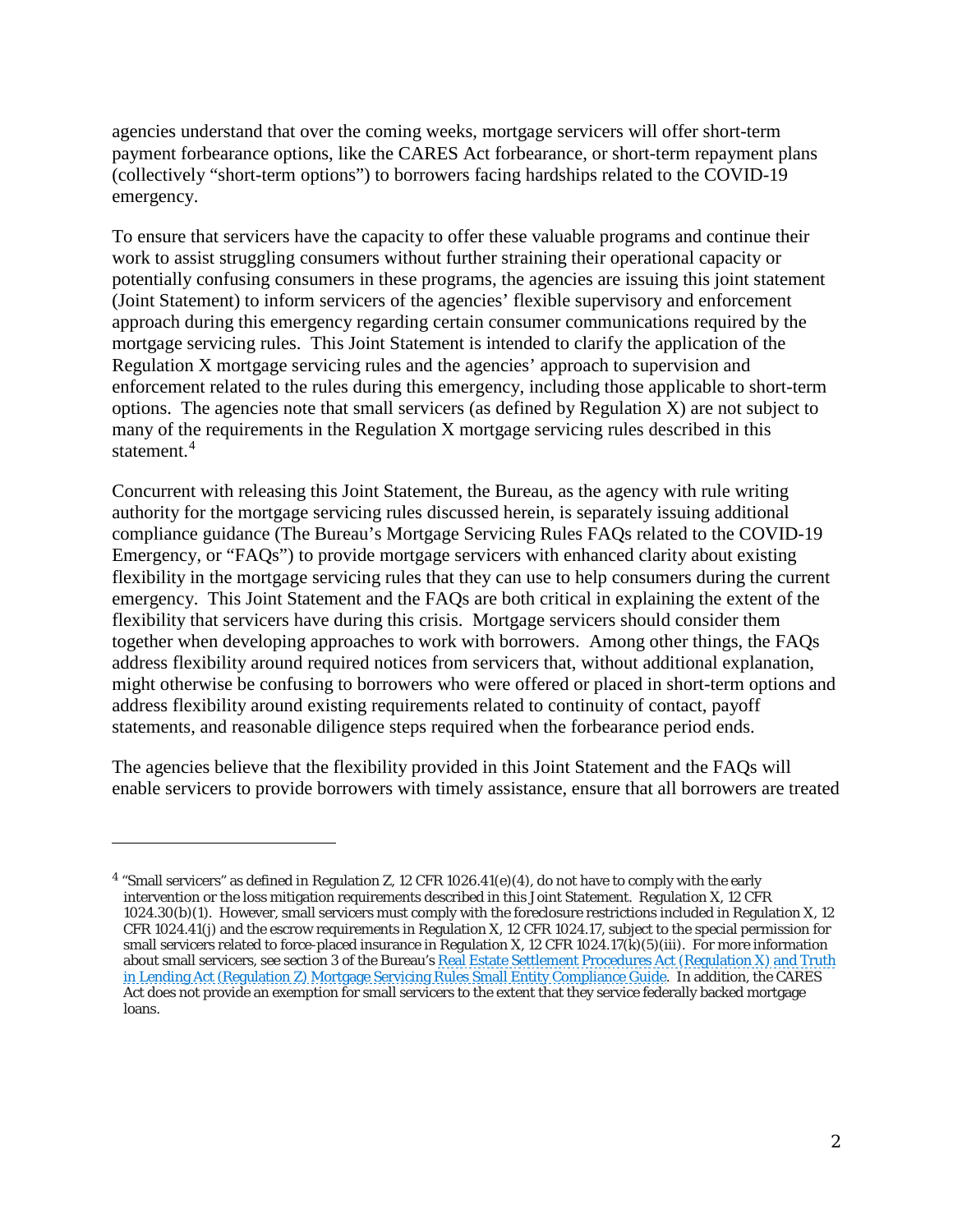fairly and get the assistance they need, and focus on placing consumers in short-term forbearance programs voluntarily offered by the servicer or otherwise required by the CARES Act.

## **Background on the CARES Act**

Among other things, the CARES Act ensures that borrowers who have "Federally backed mortgage loans" have access to forbearance programs, regardless of whether they are delinquent.<sup>[5](#page-2-0)</sup> Under the CARES Act, such borrowers experiencing a financial hardship due, directly or indirectly, to the COVID-19 emergency, may request a forbearance by submitting a request to their mortgage servicer and affirming that they are experiencing a financial hardship during the COVID-19 emergency.<sup>[6](#page-2-1)</sup> In response, under the CARES Act, servicers must provide a forbearance that allows borrowers to defer their mortgage payments for up to 180 days and possibly longer (a "CARES Act forbearance"). [7](#page-2-2) Servicers **must** provide a CARES Act forbearance if the borrower makes this request and affirms that the borrower is experiencing a financial hardship during the COVID-19 emergency. Servicers **may not** require any additional information from the borrower before granting a CARES Act forbearance. The agencies also

1

<span id="page-2-0"></span><sup>&</sup>lt;sup>5</sup> The CARES Act defines a "Federally backed mortgage loan" as any loan which is secured by a first or subordinate lien on residential real property (including individual units of condominiums and cooperatives) designed principally for the occupancy of from one-to-four families that is insured by the Federal Housing Administration under title II of the National Housing Act (12 U.S.C. 1707 et seq.); insured under section 255 of the National Housing Act (12 U.S.C. 1715z–20); guaranteed under section 184 or 184A of the Housing and Community Development Act of 1992 (12 U.S.C. 1715z–13a, 1715z–13b); guaranteed or insured by the Department of Veterans Affairs; guaranteed or insured by the Department of Agriculture; made by the Department of Agriculture; or purchased or securitized by the Federal Home Loan Mortgage Corporation or the Federal National Mortgage Association. CARES Act, Pub. L. 116-136, section 4022(a)(2).

<span id="page-2-1"></span><sup>6</sup> See CARES Act, Pub. L. 116-136, section 4022(b).

<span id="page-2-2"></span> $7$  Upon receiving the borrower's request for forbearance, the servicer must provide a forbearance for up to 180 days with no additional documentation required other than the borrower's attestation to a financial hardship caused by the COVID-19 emergency and with no fees, penalties, or interest (beyond the amounts scheduled or calculated as if the borrower made all contractual payments on time and in full under the terms of the mortgage contract) charged to the borrower in connection with the forbearance. The servicer must extend the forbearance for up to an additional 180 days at the request of the borrower, provided that the request for an extension is made during the covered period. Note that the borrower may request that either the initial or extended forbearance period be less than 180 days. See CARES Act, Pub. L. 116-136, section 4022(b) and (c)(1). In addition, under the CARES Act, except with respect to a vacant or abandoned property, a servicer of a Federally backed mortgage loan may not initiate any judicial or non-judicial foreclosure process, move for a foreclosure judgment or order of sale, or execute a foreclosure-related eviction or foreclosure sale for not less than the 60-day period beginning on March 18, 2020. See CARES Act, Pub. L. 116-136, section 4022(c)(2). This provision is not limited to borrowers experiencing a financial hardship during the COVID-19 emergency.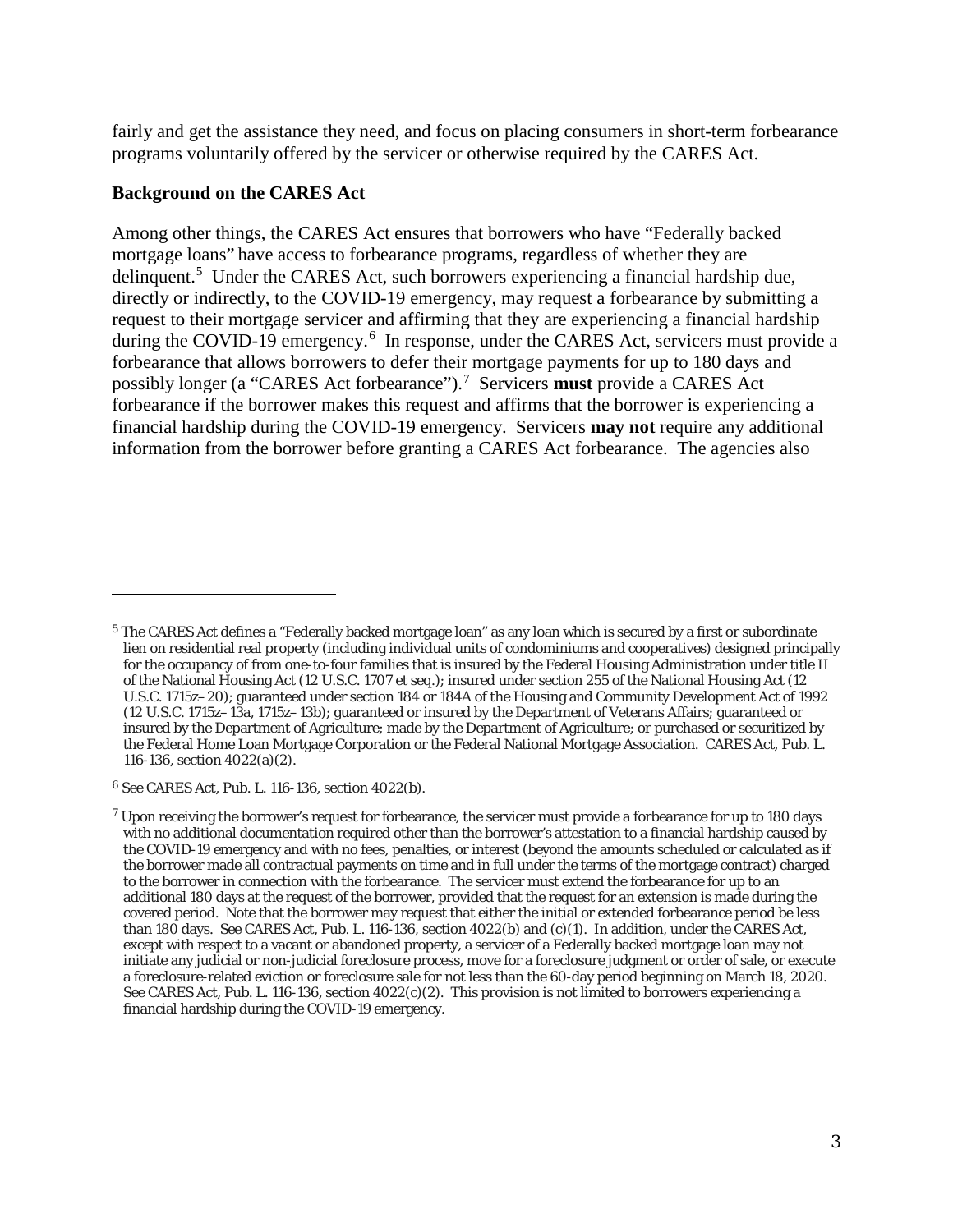understand that servicers of other mortgages that are not "Federally backed mortgage loans" under the Act may be offering similar short-term forbearance programs to their borrowers.<sup>[8](#page-3-0)</sup>

## **Background on Regulation X**

1

As described in more detail below, mortgage servicers may provide borrowers a CARES Act forbearance under the existing Regulation X mortgage servicing rules without having to comply with all of the otherwise applicable rules.<sup>[9](#page-3-1)</sup> Regulation X already contemplates that some borrowers may need this type of fast short-term help and provides flexibility for servicers when they offer certain short-term options, such as short-term payment forbearance programs. <sup>[10](#page-3-2)</sup> A CARES Act forbearance qualifies as a short-term payment forbearance program under Regulation X, so it is excluded from some of the otherwise applicable loss mitigation requirements. In addition, servicers can provide multiple sequential short-term payment forbearance programs under the Regulation X mortgage servicing rules. For example, under the CARES Act, the borrower may request another forbearance of up to 180 days in addition to the initial forbearance and the servicer **must** extend the forbearance.

Regardless of whether a servicer provides a CARES Act forbearance, servicers still must provide certain Regulation X notices if they receive any "incomplete loss mitigation application" from a borrower, but generally servicers do not have to exercise reasonable diligence to complete the application until near the end of the forbearance period.<sup>11</sup> This approach allows servicers and borrowers to address temporary hardships while making sure borrowers are aware of their rights to the full loss mitigation procedures under the rules if they might need longer-term solutions later. As noted above, the CARES Act only requires borrowers to make a request to the servicer for a forbearance and affirm that the borrower is experiencing a financial hardship during the COVID-19 emergency; the servicer is prohibited from requiring any additional documentation. However, when the borrower makes this request and affirms the hardship, it still constitutes an "incomplete loss mitigation application" for purposes of Regulation X, so servicers still must provide the required loss mitigation notices and comply with the other applicable regulatory

<span id="page-3-0"></span><sup>8</sup> Such programs may be based on servicers' own programs or policy initiative or may be required by state or local laws.

<span id="page-3-1"></span><sup>&</sup>lt;sup>9</sup> For example, as described more below, under Regulation X, 12 CFR 1024.41(c)(2)(iii), servicers do not have to obtain a complete loss mitigation application from a borrower before offering a short-term loss mitigation option as defined in the rules, such as the CARES Act forbearance.

<span id="page-3-2"></span><sup>&</sup>lt;sup>10</sup> The CARES Act requires servicers to offer certain forbearances to certain borrowers as described above. Regulation X does not require servicers to offer borrowers any specific loss mitigation option. Nor does it mandate any particular eligibility criteria.

<span id="page-3-3"></span><sup>&</sup>lt;sup>11</sup> See Regulation X, 12 CFR 1024.41(c)(2)(iii); comments 41(b)(1)-4.iii; 41(c)(2)(i)-1; 41(c)(2)(iii)-1 through -6.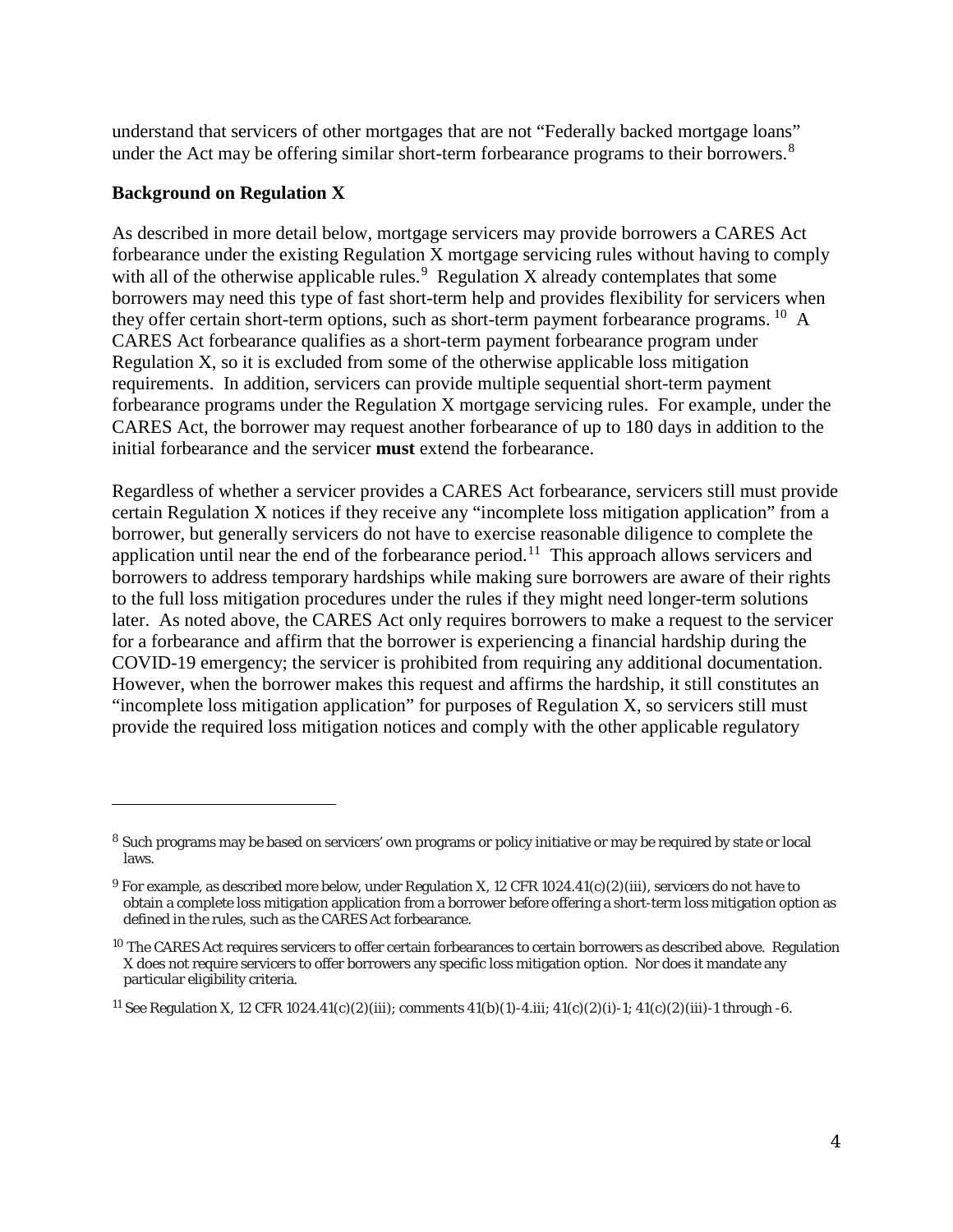requirements as applicable to a short-term option being offered based on an evaluation of an incomplete loss mitigation application.

See the FAQs for additional information about the flexibility in Regulation X for short-term options.

**CARES Act Forbearance and Other Short-Term Options – Acknowledgement Notice:** As noted above, the agencies understand that over the coming weeks, mortgage servicers will offer consumers short-term options, like the CARES Act forbearance. The agencies intend to facilitate these efforts by adopting a flexible supervisory and enforcement approach relating to Regulation X.

As noted above, the agencies remind servicers that the mortgage servicing rules currently include an exception from certain loss mitigation procedural requirements for short-term options.<sup>12</sup> Specifically, the rules provide that servicers need not obtain a complete application before offering short-term options, such as a CARES Act forbearance. They can offer a CARES Act forbearance or other short-term options based on an evaluation of an incomplete application (or no application at all).

However, if there is an incomplete application, the rules still require servicers to provide an acknowledgement notice within five days of receipt of that incomplete application, even if the borrower has been offered or is in a short-term option. See comment  $41(c)(2)(iii)-2$ . As noted above, the CARES Act requires borrowers to make a request to the servicer for a forbearance and affirm that they are experiencing a financial hardship during the COVID-19 emergency. This request and affirmation constitute an incomplete loss mitigation application for purposes of Regulation X, so servicers must provide this required notice.

 $\overline{a}$ 

<span id="page-4-0"></span><sup>12</sup> See, e.g., [https://files.consumerfinance.gov/f/documents/bcfp\\_statement-on-supervisory-practices\\_disaster](https://files.consumerfinance.gov/f/documents/bcfp_statement-on-supervisory-practices_disaster-emergency.pdf)[emergency.pdf.](https://files.consumerfinance.gov/f/documents/bcfp_statement-on-supervisory-practices_disaster-emergency.pdf) Regulation X generally requires servicers to obtain a complete loss-mitigation application before evaluating a mortgage borrower for a loss-mitigation option, such as a loan modification or short sale. However, Regulation X permits servicers to offer certain short-term options based upon an evaluation of an incomplete application. In addition, a servicer may offer loss-mitigation options to a borrower who has not submitted an application. A servicer also may offer loss mitigation options to a borrower when the offer is not based on any evaluation of information submitted by the borrower in connection with a loss-mitigation application. For purposes of the rule, a payment forbearance program generally is a loss mitigation option pursuant to which a servicer allows a borrower to forgo making certain payments or portions of payments for a period of time. It allows forbearance of payments due over periods of no more than six months, but it is considered short-term regardless of the amount of time the servicer allows the borrower to make up the missing payments. Regulation X, Comment  $41(c)(2)(iii)-1$ . For purposes of the rule, a short-term repayment plan generally is a loss mitigation option under which a borrower would repay all past due payments over a specified period of time to bring the mortgage loan account current. A short-term repayment plan allows for the repayment of no more than three months of past due payments and allows a borrower to repay the arrearage over a period lasting no more than six months. Regulation X, Comment  $41(c)(2)(iii) - 4.$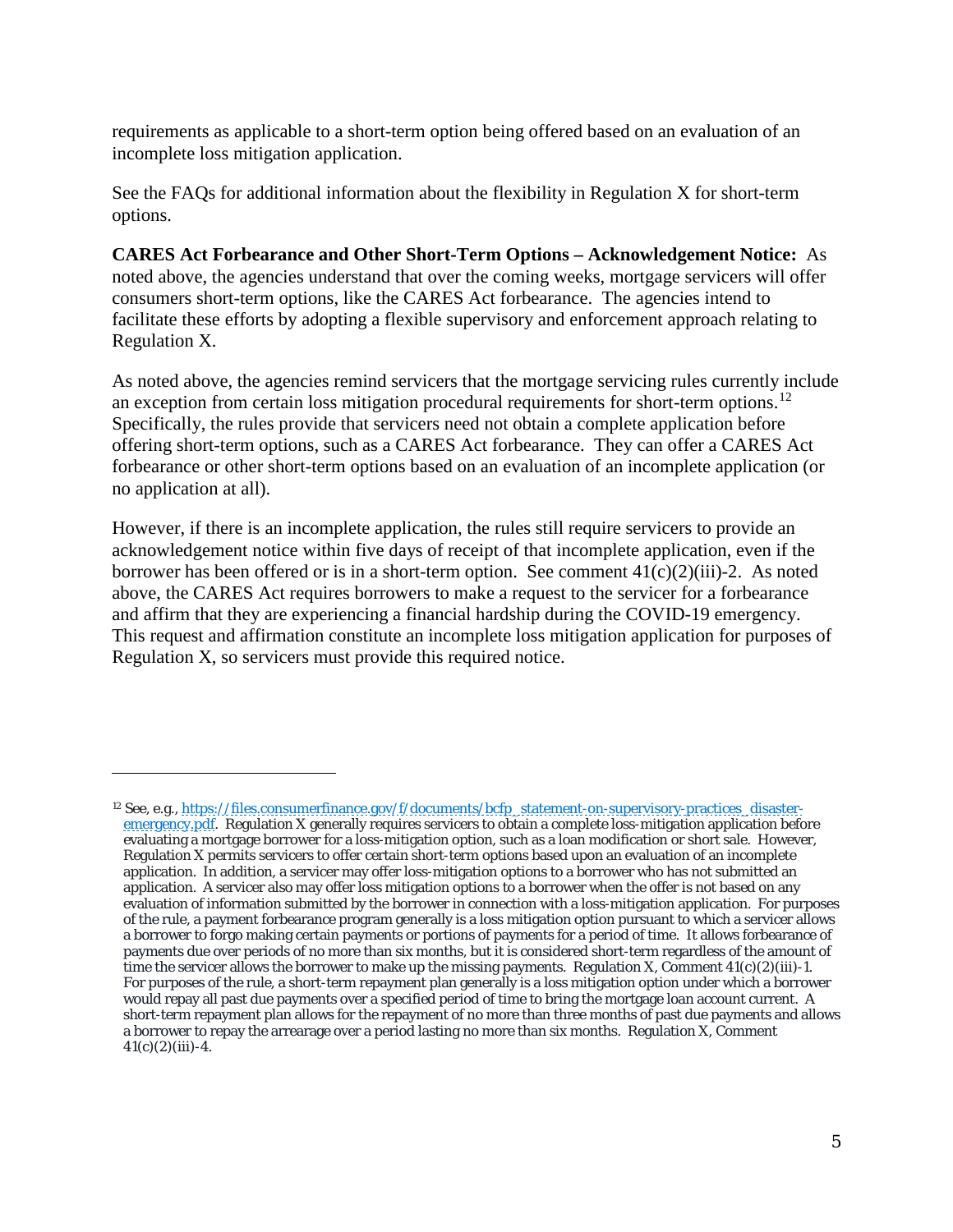The agencies recognize that meeting the five-day deadline may pose challenges for servicers at this time, and that the notice, without further explanation, might be confusing to borrowers in those programs.

Thus, as of April 3, 2020, and until further notice, in evaluating compliance with Regulation X, 12 CFR 1024, if a mortgage servicer offers or provides a borrower a short-term option, including a CARES Act forbearance, the agencies do not intend to take supervisory or enforcement action against servicers for:

• failing to provide the acknowledgment notice described in Regulation X, 12 CFR 1024.41(b) within five days of the receipt of an incomplete application (whether the servicer receives the incomplete application before or during the forbearance or repayment plan period), provided the servicer sends the acknowledgment notice before the end of the forbearance period, for a short-term payment forbearance program (or the end of the repayment period, for a short-term repayment plan).

As noted in the FAQs issued today, there is existing flexibility in the rules around how servicers can adjust the content of these notices to try to avoid consumer confusion.

**Loss Mitigation and Early Intervention:** Except as otherwise provided above regarding flexibility around the CARES Act forbearance and other short-term options, under the mortgage servicing rules in Regulation X, 12 CFR 1024, mortgage servicers must follow certain procedures when a borrower applies for loss mitigation, including providing several different notices to borrowers on specific timelines.<sup>13</sup> See Regulation X, 12 CFR 1024.41. In addition, if a borrower is delinquent, the rules require mortgage servicers to provide certain live contact and written early intervention communications on a specific timeline. See Regulation X, 12 CFR 1024.39.

As of April 3, 2020, and until further notice, the agencies do not intend to take supervisory or enforcement action against servicers for:

• delays in sending the loss mitigation-related notices and taking the actions described in Regulation X, 12 CFR 1024.41(b)-(d), (h)(4), and (k), which, among other things, include the five-day acknowledgement notice, the 30-day evaluation and notice, and the appeals notice, provided that servicers are making good faith efforts to provide these notices and take the related actions within a reasonable time;<sup>[14](#page-5-1)</sup>

 $\overline{a}$ 

<span id="page-5-0"></span><sup>&</sup>lt;sup>13</sup> Regulation X does not require a servicer or owner of a mortgage loan to offer any specific loss mitigation option. Nor does it mandate any particular eligibility criteria. See Regulation X, Comment 41(c)(1)-2.

<span id="page-5-1"></span><sup>&</sup>lt;sup>14</sup> For borrowers offered a short-term option, the agencies intend to take the approach discussed above under the heading "CARES Act Forbearance and Other Short-Term Options – Acknowledgement Notice" for evaluating compliance with the deadlines for sending the five-day acknowledge notice required by Regulation X, 12 CFR 1024.41(b)(2).